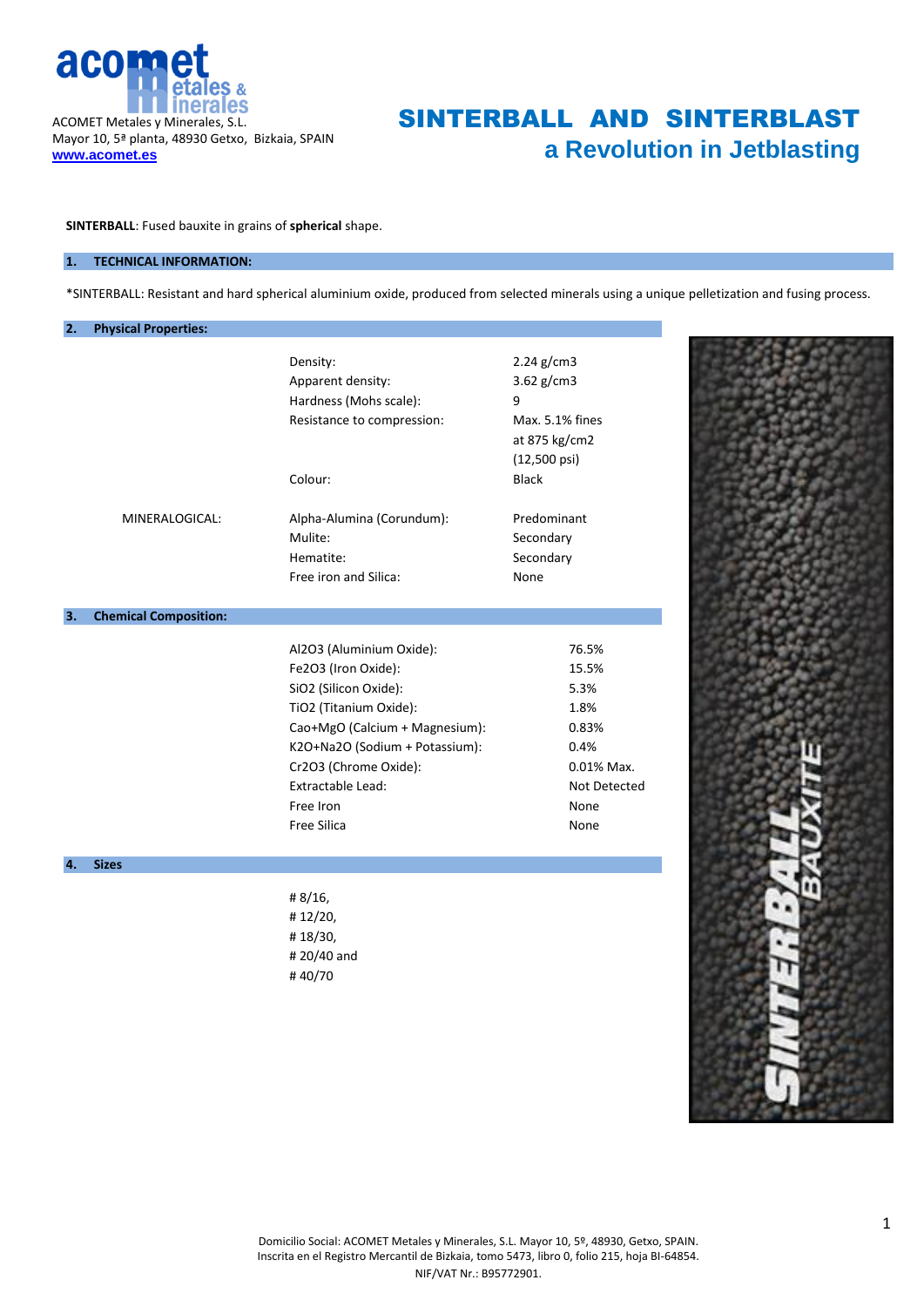

**www.acomet.es**

:

SINTERBALL AND SINTERBLAST **a Revolution in Jetblasting**

**SINTERBLAST**: Fused bauxite in grains of **angular** shape.

### **5. TECHNICAL INFORMATION:**

\*SINTERBLAST: Resistant and hard angular aluminium oxide, produced from selected minerals using a unique pelletization and fusing process.

| 6. | <b>Physical Properties:</b>  |                                |                |
|----|------------------------------|--------------------------------|----------------|
|    |                              | Density:                       | 2.00 g/cm3     |
|    |                              | Apparent density:              | 3.60 g/cm3     |
|    |                              | Hardness (Mohs scale):         | 9              |
|    |                              |                                | Max. 21% fines |
|    |                              | Resistance to compression:     |                |
|    |                              |                                | at 535 Kg/cm2  |
|    |                              |                                | (7,500 psi)    |
|    |                              | Colour:                        | <b>Black</b>   |
|    | MINERALOGICAL:               | Alpha-Alumina (Corundum):      | Predominant    |
|    |                              | Mulite:                        | Secondary      |
|    |                              | Hematite:                      | Secondary      |
|    |                              | Free iron and Silica:          | None           |
|    |                              |                                |                |
| 7. | <b>Chemical Composition:</b> |                                |                |
|    |                              | Al2O3 (Aluminium Oxide):       | 76.0%          |
|    |                              | Fe2O3 (Iron Oxide):            | 15.4%          |
|    |                              | SiO2 (Silicon Oxide):          | 5.9%           |
|    |                              | TiO2 (Titanium Oxide):         | 1.6%           |
|    |                              | Cao+MgO (Calcium + Magnesium): | 0.50%          |
|    |                              | K2O+Na2O (Sodium + Potassium): | 0.4%           |
|    |                              | Cr2O3 (Chrome Oxide):          | 0.01% Max.     |
|    |                              | Extractable Lead:              | Not Detected   |
|    |                              | Free Iron                      | None           |
|    |                              | Free Silica                    | None           |
|    |                              |                                |                |
| 8. | <b>Sizes</b>                 |                                |                |
|    |                              | #8/16,                         |                |
|    |                              | #12/20,                        |                |
|    |                              | #20/40                         |                |
|    |                              | #40/70                         |                |
|    |                              | #60/120 and                    |                |
|    |                              | #120/180                       |                |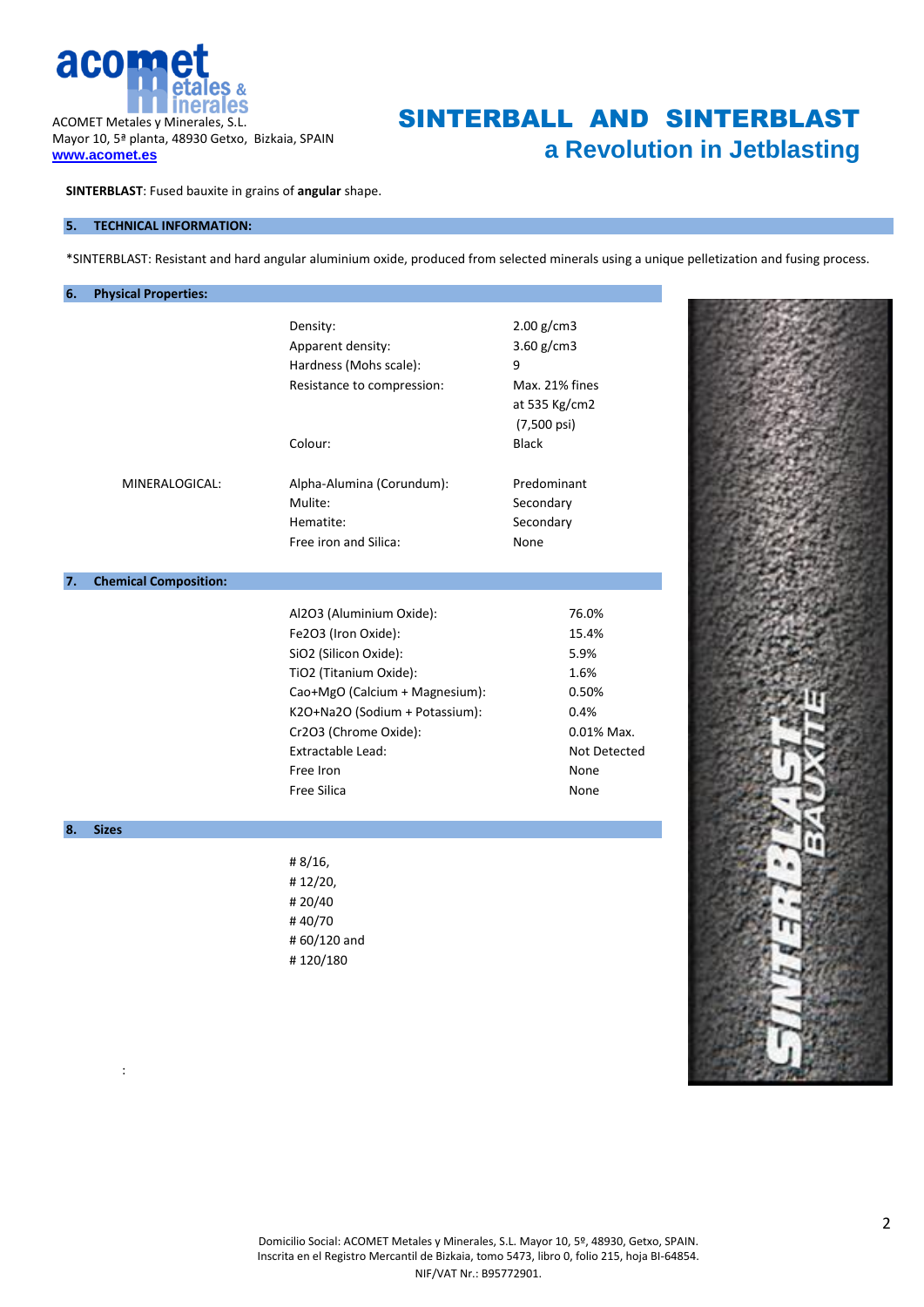

Mayor 10, 5ª planta, 48930 Getxo, Bizkaia, SPAIN **www.acomet.es**

#### **9. OPERATIONAL DATA:**

Pressure of compressed air: Maximum 80 psi Distance from nozzle to surface: 400/500 mm Blast Angle: 45o Blasting Speed: higher Blasting Blasting **Blasting** Colour of blasted surface Colour of blasted surface

SINTERBALL AND SINTERBLAST

**a Revolution in Jetblasting**

### **10. CRITICAL POINTS:**

The following points should always be observed:

Pressure of compressed air Cleaning of abrasive Finishing Ventilation Longitudinal High exhaust Hood

#### **11. STRONG POINTS:**

Does not contain free silica Does not contain free iron Reduced generation of dust in comparison with certain other abrasives Does not clump as a result of moisture Higher productivity – using a  $\mathbb{Z}3/8$ " nozzle at a pressure of 80 psi Gau A and B Lower maintenance cost of the mechanical components in the jetblasting equipment. Less tiresome for the operator Reduced consumption of compressed air: 40% Ease of handling Large number of granulometric ranges, two shapes available, enabling multiple combinations.

## **12. MAIN APPLICATIONS:**

**1 – Removal of Paint**

| 60% | SinterBlast #12/20 |
|-----|--------------------|
| 40% | SinterBall #12/20  |
| 70% | SinterBlast #8/16  |
| 30% | SinterBall #12/20  |
| 50% | SinterBlast #20/40 |
| 50% | SinterBall #12/20  |
|     |                    |

#### **2- Preparation of Surfaces before Painting: Grade SA 2½ A and B Finish**

Examples: 40 micron 40% SinterBlast # 20/40 60% SinterBall # 12/20 80 micron 50% SinterBlast # 12/20 50% SinterBall # 12/20 140 micron 60% SinterBlast # 8/16 40% SinterBall # 12/20